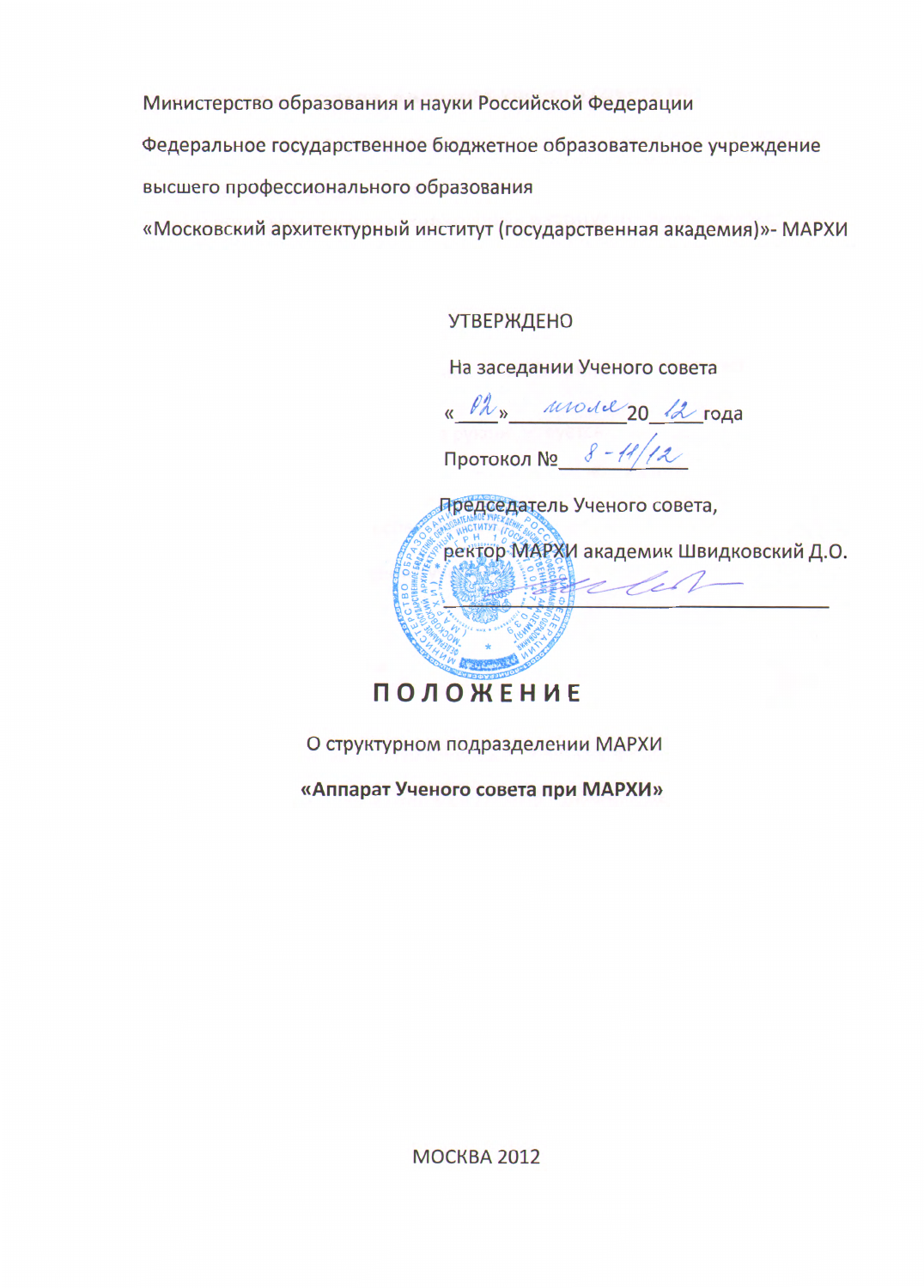# Положение об отделе «Аппарат Ученого совета МАРХИ»

### 1. Общие положения

1.1. Аппарат Ученого совета МАРХИ является структурным подразделением ФГБОУ ВПО «Московский архитектурный институт (государственная академия)»- МАРХИ

1.2. Отдел создается и ликвидируется приказом ректора МАРХИ.

1.3. Отдел подчиняется непосредственно ректору МАРХИ

1.4. Сотрудники отдела назначаются на должность приказом ректора МАРХИ.

1.5. Сотрудники отдела исполняют свои обязанности в соответствии с должностными инструкциями.

1.6 В своей деятельности отдел руководствуется:

Действующим Законодательством Российской Федерации

Положением об Ученом совете МАРХИ

Положением о присуждении ученых званий

Уставом МАРХИ

Настоящим Положением

## 2. Задачи

Главными задачами аппарата Ученого совета являются:

2.1. Организационное и методическое обеспечение деятельности Ученого совета МАРХИ

2.2. Информационно-аналитическая поддержка деятельности Ученого совета

2.3. Обобщение деятельности Ученого совета МАРХИ, количественная и качественная оценка деятельности

2.4. Подготовка материалов и документации по рассмотрению аттестационных дел на присуждение ученых званий

2.5. Подготовка материалов и документации к аттестации профессорскопреподавательского состава на заседании Ученого совета